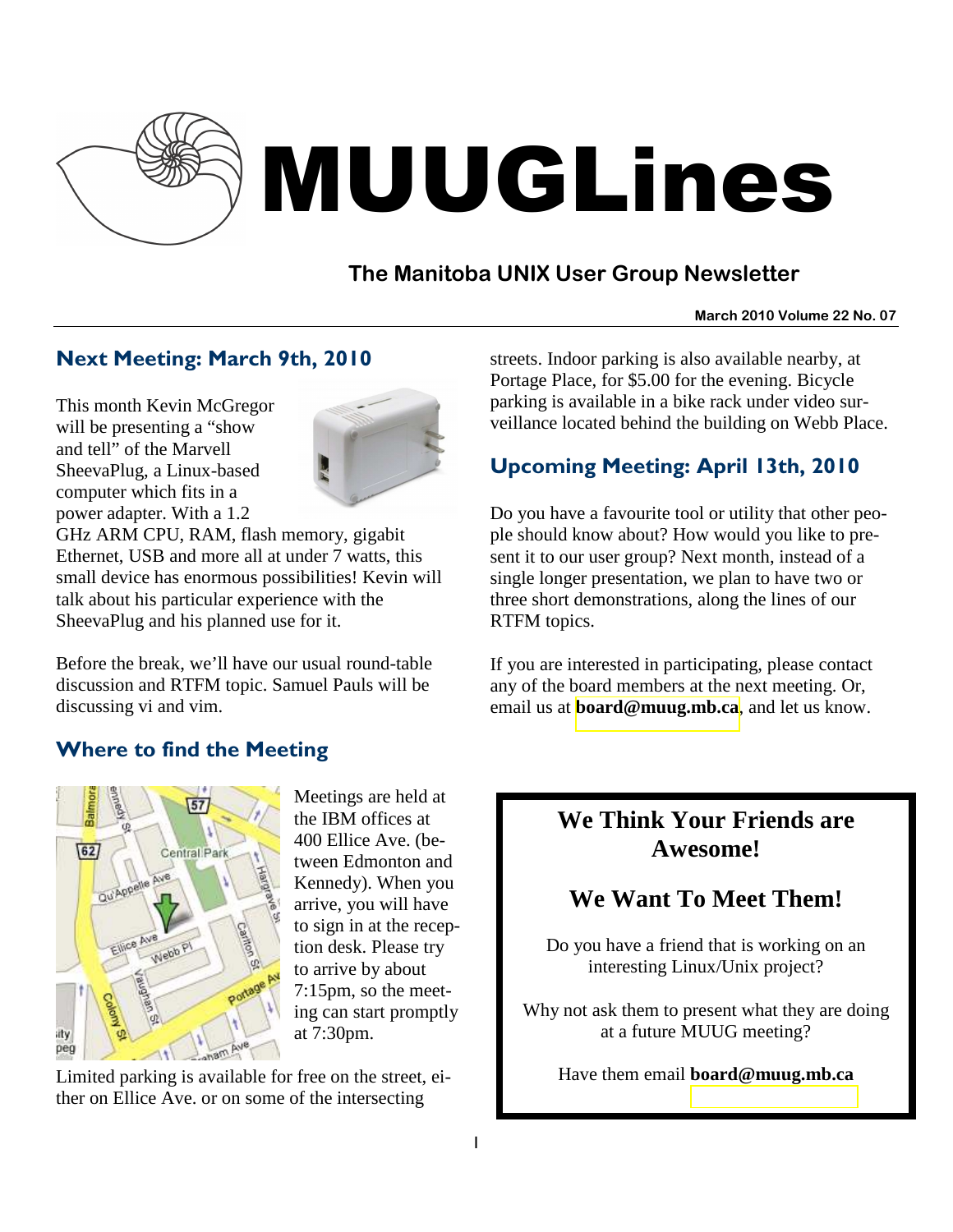#### VMware Acquires Zimbra

VMware has entered into an agreement to acquire Zimbra, the open source collaboration suite. Currently, Yahoo owns Zimbra.

Zimbra produces server software that provides email, calendar, document editing, and instant messaging. It provides an Ajax-based web interface to use and administrate the applications. Zimbra also provides client software that will connect to Zimbra and other email servers.

VMware is a leading provider of virtualization software for servers and desktops. VMware endorses cloud computing, where customers rent computer resources from Internet-based providers, instead of owning their own computer infrastructure. Zimbra was built to use the cloud computing model.

Last year, VMware purchased SpringSource, which produces an application development framework for Java. With their strategy, the VMware vSphere software provides the virtualization foundation for cloud computing servers. On top of this, SpringSource gives a development system for cloud computing applications. Zimbra is the starting point for the next level, a suite of cloud computing applications that VMware can offer its customers.

#### Cranking up the Speed

The amount of video and voice traffic on the Internet is always increasing, and is consuming a large amount of bandwidth. The core network providers are continually upgrading the capacity of their links. The Minnesota Internet Traffic Studies group (**<http://www.dtc.umn.edu/mints/home.php>**) estimates the current growth in traffic at 40 to 50 percent per year.

Therefore, providers are now increasing the speed of some Internet backbone connections to 100 Gigabits. The telecom company Verizon recently upgraded a 900 kilometre long link in Europe from 10 Gigabits to 100 Gigabits. Nortel, the builder of the Verizon link,

has also tested a 2000 kilometre link in Australia running at this speed.

For the European link, Verizon was able to run the 100G link on existing fibre optic cable. They could run the new high speed link while the existing 10G link continued to operate on the same link. Instead of using on-off pulses, the new system uses phase shift keying. With this, the transmitter rapidly adjusts phase of the laser waveform to encode the information.

Generally, a faster transmission rate means increased problems with noise. However, Nortel claims that its new equipment is robust enough that they can run 100G connections over lower quality fibre optic links that aren't quite good enough for 10G connections.

At the other end of the distance scale, there is renewed hope for optical computing chips. In August of 2009, a team of physicists from Norfolk State University, Purdue, and Cornell announced that they had tested a spaser – a small lasing device that could form the basis of an optical computing equivalent to the transistor.

Chip manufacturers are running into physical limits over how quickly electrons can move through the wires in the chip. One solution to this would be to switch to optical computing, and use photons instead of electrons – this would permit clock speeds higher than the current rate of about 3 gigahertz. However, traditional lasers require a lot of power and, worse, are very bulky. They work by bouncing photons between mirrors in an optical cavity. The optical cavity can't be any smaller than half the wavelength of light. For visible frequencies of light, this makes the cavity about 10 times the size of electrical transistors.

However, the much smaller spaser consists of a gold core surrounded by a silica shell embedded with dye molecules. These devices are about the size of existing transistors.

The spaser may be able to work about 1,000 times faster than a transistor. As well, researchers are eyeing nanolasers as a way to increase storage density on hard disk drives.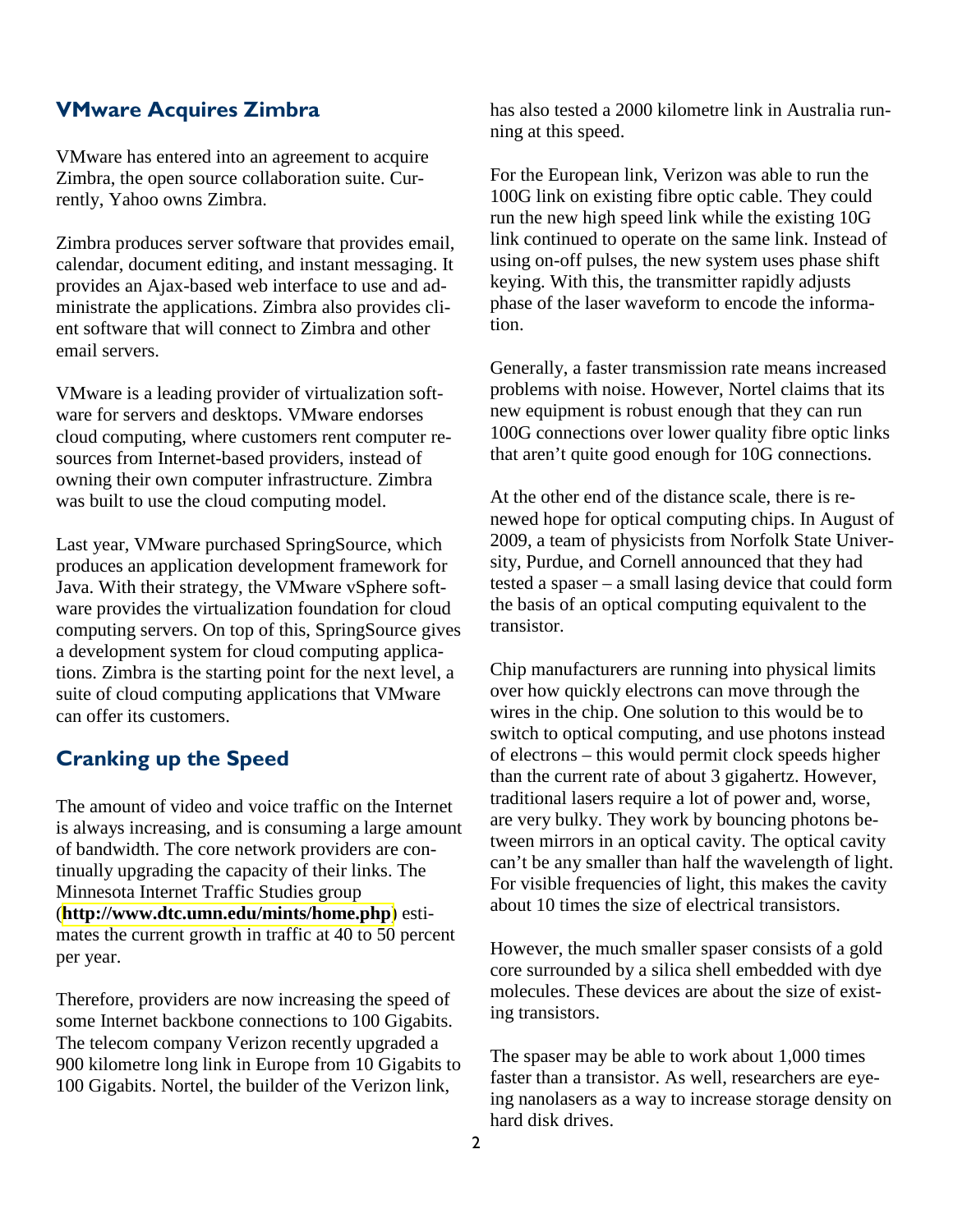

#### Edubuntu

Ubuntu has a variant for the classroom called Edubuntu. It adds a number of educational applications and games to the standard Ubuntu distribution. Previous versions were available as an add-on to the standard Ubuntu distribution; with version 9.10, Edubuntu is available on a stand-alone DVD.

One of the goals of Edubuntu is to make it easy for an educator with limited technical expertise to install and manage the software.

Edubuntu offers four levels of application bundles, aimed at preschool, primary, secondary, and university students. It provides a number of mathematics applications, such as math puzzles and drills, an algebra expression solver, a function plotter, and an interactive geometry program. For the sciences, it offers a virtual globe and atlas, a planetarium, a physics experiment simulator, and a periodic table application.

Edubuntu also has a number of graphics programs, including GNU Paint, QcaD computer-aided design, a diagram editor, and a page layout and publishing program.

#### PC-BSD 8.0 Released

PC-BSD is a variant of FreeBSD designed for the desktop of a casual user. It's intended to make FreeBSD easier to install and use. It now has the improvements made to the new FreeBSD 8.0 system, which include upgrades to the wireless network stack, the USB stack, and VirtualBox support.

#### KDE 4.4.0 Released

KDE announced the release of the KDE Software Compilation 4.4.0. They have added over a thousand new features to this release. Some of the major improvements include an alternative desktop designed for netbooks and small notebook computers, and a number of social networking and collaboration functions. One new feature will let you collect multiple applications into a tabbed group – this helps manage large numbers of applications on your desktop.

#### Choosing Browsers in Europe

In the first week of March, Microsoft will be rolling out its Browser Choice Screen for Europe. This is the result of negotiations between Microsoft and the European Commission to resolve a number of competition issues.

Microsoft agreed that it would use its automated update procedures for the Windows operating system to send a browser choice screen to users of Microsoft's Internet Explorer. The screen will display a selection of the leading Internet browsers. The user can choose to stay with Internet Explorer, install an alternative browser, or get additional information about the browser choices. The user can also elect to defer the choice, and have the browser choice screen ask again at a later date.

### Hey, I Recognize You!

Is your browser a rugged individualist? Or does it just blend into the crowd? The Electronic Frontier Foundation has a project called Panopticlick that will examine your browser's configuration, and compare it to the setup of other browsers in its database.

The project members point out that even if you have cookies turned off, web sites can collect information about your browser's configuration. Often, there is enough information to track you as a unique user and identify you on return visits.

To test your browser, go to **[panopticlick.eff.org](http://panopticlick.eff.org/)** and click on the "Test Me" button. It will return an analysis of properties such as browser version, plug-ins, time zone, and installed fonts, and describes how distinctive your browser is, compared to the several hundred thousand fingerprints already in the project's database.